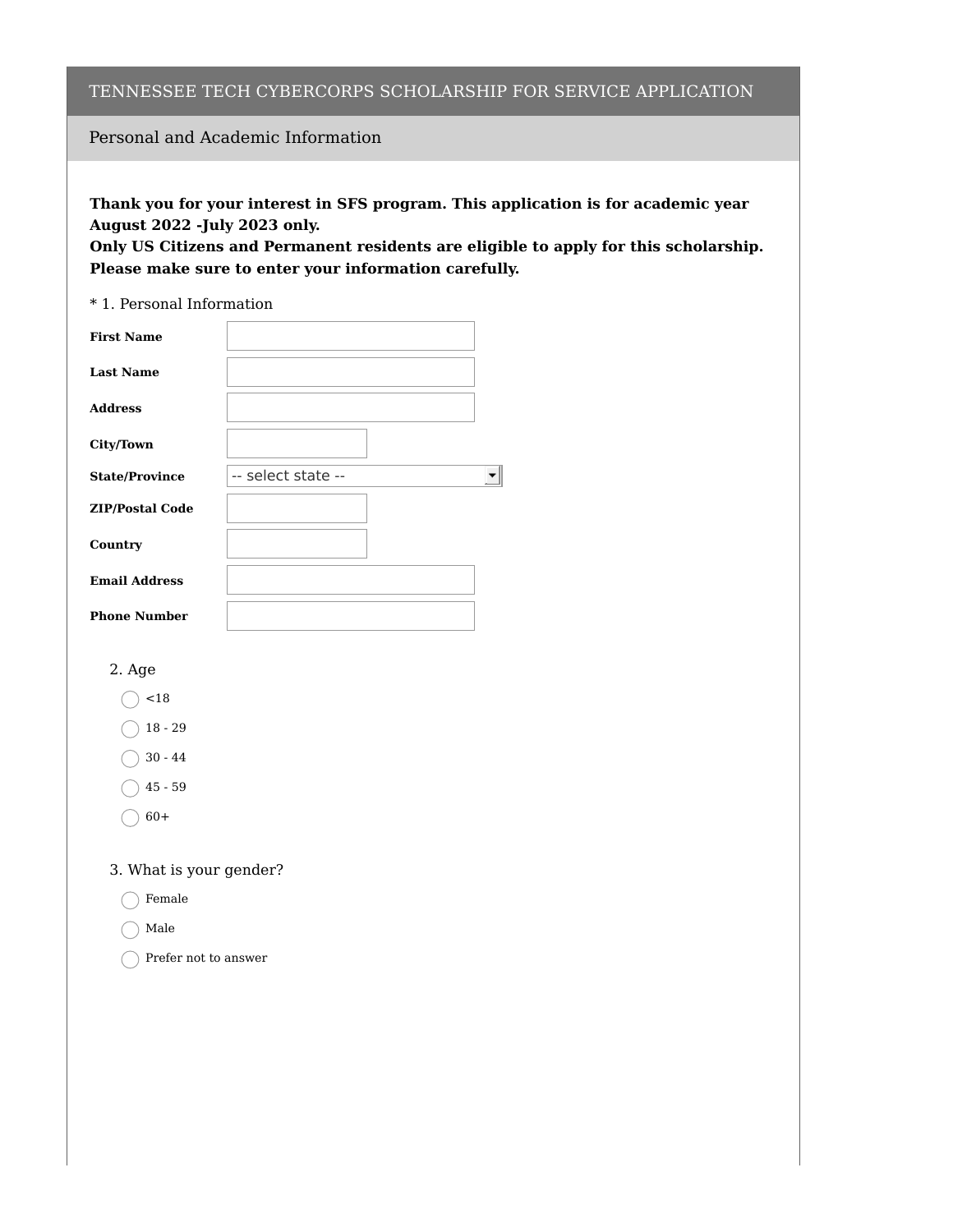| 4. What is your ethnicity? (Please select all that apply.)                                                                                                |  |
|-----------------------------------------------------------------------------------------------------------------------------------------------------------|--|
| American Indian or Alaskan Native                                                                                                                         |  |
| Asian or Pacific Islander                                                                                                                                 |  |
| <b>Black or African American</b>                                                                                                                          |  |
| Hispanic or Latino                                                                                                                                        |  |
| White / Caucasian                                                                                                                                         |  |
| Prefer not to answer                                                                                                                                      |  |
| Other (please specify)                                                                                                                                    |  |
|                                                                                                                                                           |  |
|                                                                                                                                                           |  |
| 5. For tuition purposes, what state are you a resident of?                                                                                                |  |
|                                                                                                                                                           |  |
|                                                                                                                                                           |  |
| * 6. Last Institution attended:                                                                                                                           |  |
|                                                                                                                                                           |  |
|                                                                                                                                                           |  |
| * 7. Last Term attended:                                                                                                                                  |  |
|                                                                                                                                                           |  |
|                                                                                                                                                           |  |
| * 8. Degree Program (in progress or earned)                                                                                                               |  |
| $_{\rm BS}$<br>BA                                                                                                                                         |  |
| $_{\rm MS}$                                                                                                                                               |  |
| Other (please specify)                                                                                                                                    |  |
|                                                                                                                                                           |  |
|                                                                                                                                                           |  |
| * 9. Undergraduate Major                                                                                                                                  |  |
| $\mathbb{C}\mathbf{S}$<br>$\rm ECE$<br>CompE<br>$\rm{MIS}$<br>$\operatorname*{Math}% \left( X\right) \equiv\operatorname*{Mat}% \left( X\right) ,$<br>CIS |  |
| $_{\rm Other}$                                                                                                                                            |  |
|                                                                                                                                                           |  |
|                                                                                                                                                           |  |
| $10.$ Minor(s):                                                                                                                                           |  |
|                                                                                                                                                           |  |
|                                                                                                                                                           |  |
| * 11. In what month and year do you expect to graduate? (Example: May 2022)                                                                               |  |
|                                                                                                                                                           |  |
|                                                                                                                                                           |  |
|                                                                                                                                                           |  |
|                                                                                                                                                           |  |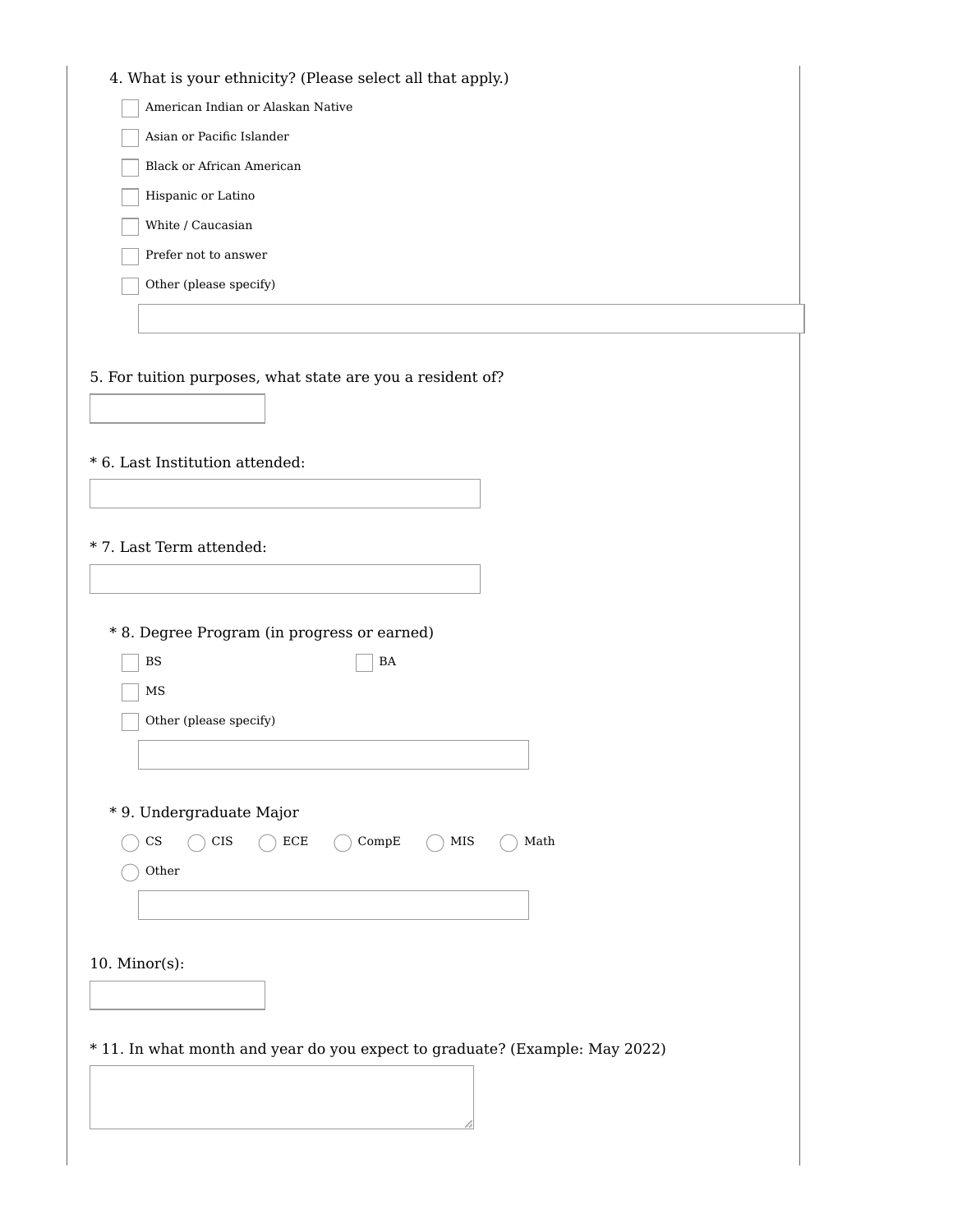| * 12. Current Cumulative GPA (/4.0)                                                                                             |  |  |
|---------------------------------------------------------------------------------------------------------------------------------|--|--|
| * 13. Current Major Specific GPA (/4.0)                                                                                         |  |  |
| * 14. Total credit units/hours required by your (current or earned) degree program:                                             |  |  |
| * 15. Total credit units/hours you will complete by August 1, 2022:                                                             |  |  |
| * 16. So far, what experiences/exposures have you had with cyber/information/computer<br>security field? Select all that apply. |  |  |
| None                                                                                                                            |  |  |
| Taken course(s) on campus where such concepts were discussed/studied                                                            |  |  |
| Taken 1 specialized course on campus in the field                                                                               |  |  |
| Taken more than 1 specialized courses on campus in the field                                                                    |  |  |
| Taken online course(s) in the field                                                                                             |  |  |
| Undergraduate specialization in the field                                                                                       |  |  |
| Undergraduate/graduate thesis/capstone project in the field                                                                     |  |  |
| Undergraduate/graduate course project in the field                                                                              |  |  |
| Hands on experience with tools/techniques in the field                                                                          |  |  |
| Competition experience in the field                                                                                             |  |  |
| Student club experience in the field                                                                                            |  |  |
| Professional certification in the field                                                                                         |  |  |
| Please elaborate if needed or specify any others:                                                                               |  |  |
|                                                                                                                                 |  |  |
|                                                                                                                                 |  |  |
| 17. Please upload a Statement of Purpose (limited to 1 page) that highlights your aspirations                                   |  |  |
| and aptitude in becoming a SFS scholar.                                                                                         |  |  |
| <b>Choose File</b><br><b>Choose File</b><br>No file chosen                                                                      |  |  |
|                                                                                                                                 |  |  |

18. Please upload your Resume that includes work experience, key skills, honors/awards, extra-curricular activities, etc.:

**Choose File Choose File** No file chosen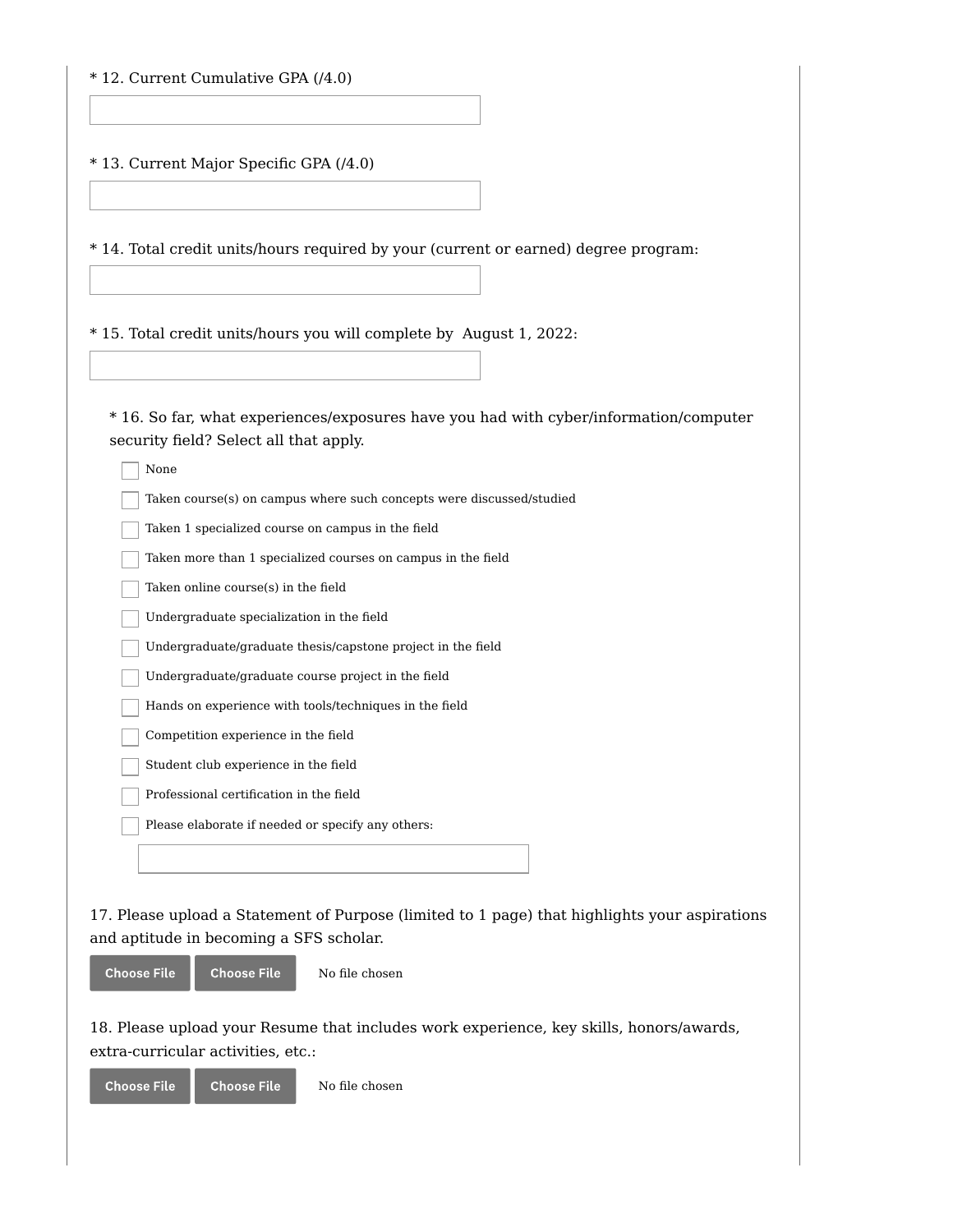19. Please acknowledge that majority of SFS approved jobs are in the Washington Dc area and you will have no problem moving there, if needed.

 $\bigcap$  Yes, I agree.

 $\bigcap$  Not acceptable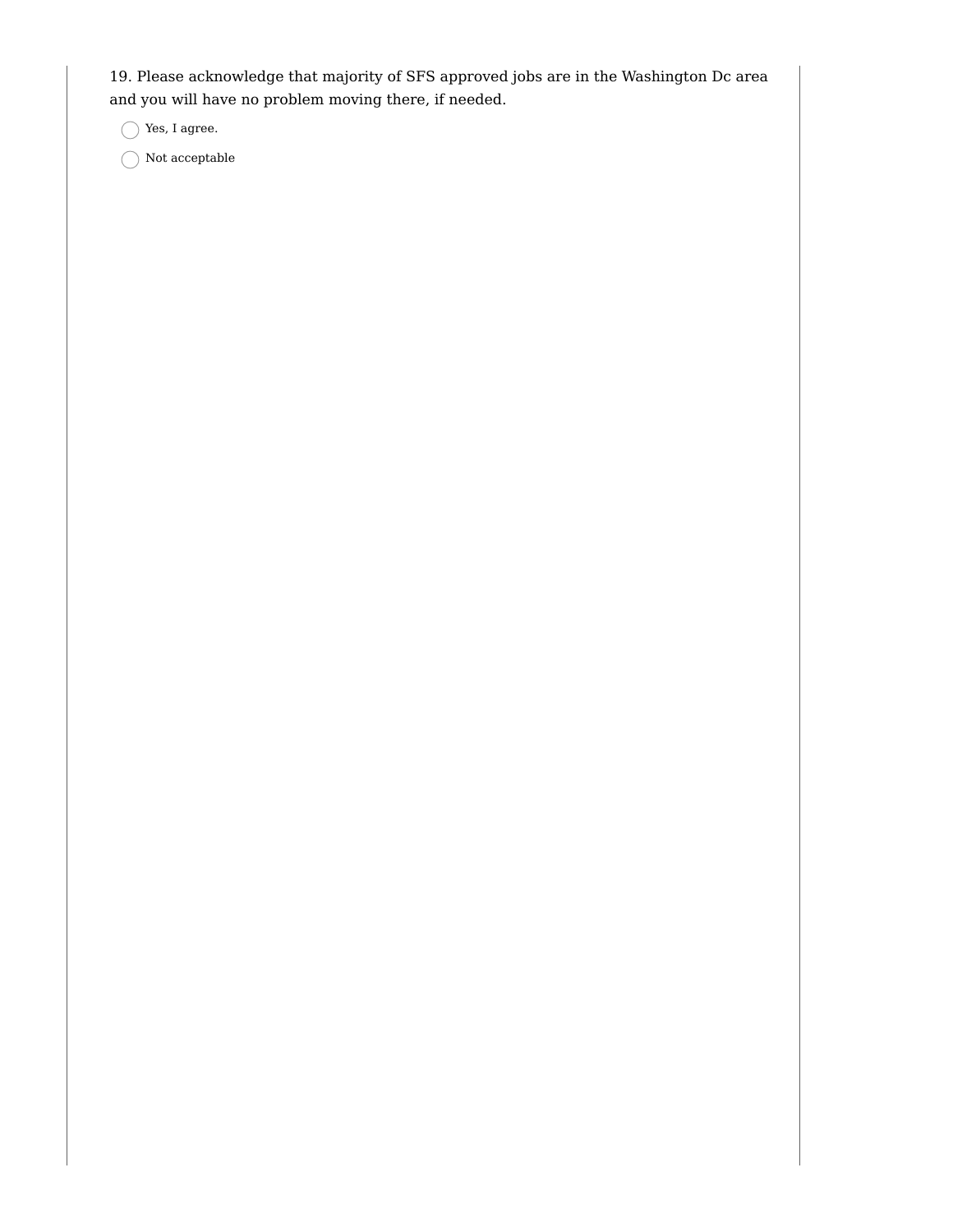### TENNESSEE TECH CYBERCORPS SCHOLARSHIP FOR SERVICE APPLICATION

| Background Information: |  |
|-------------------------|--|
|-------------------------|--|

\* 20. Have you ever been suspended or dismissed from any school?

 $\bigcirc$  yes  $\bigcirc$  no

 $\bigcap$  Please explain (if yes):

\* 21. Have you ever been on academic or disciplinary probation?

- $\bigcap$  yes  $\bigcap$  no
- Please explain (if yes):

\* 22. Did you have academic dishonesty or IT policy violation record?

 $\bigcap$  yes  $\bigcap$  no

```
Please explain (if yes):
```
- \* 23. Have you ever been convicted of felony?
	- $\bigcap$  yes  $\bigcap$  no
	- $\bigcap$  Please explain (if yes):

#### 24. Reference 1:

| Name          |  |
|---------------|--|
| Title/Postion |  |
| Organization  |  |
| Phone         |  |
| Email         |  |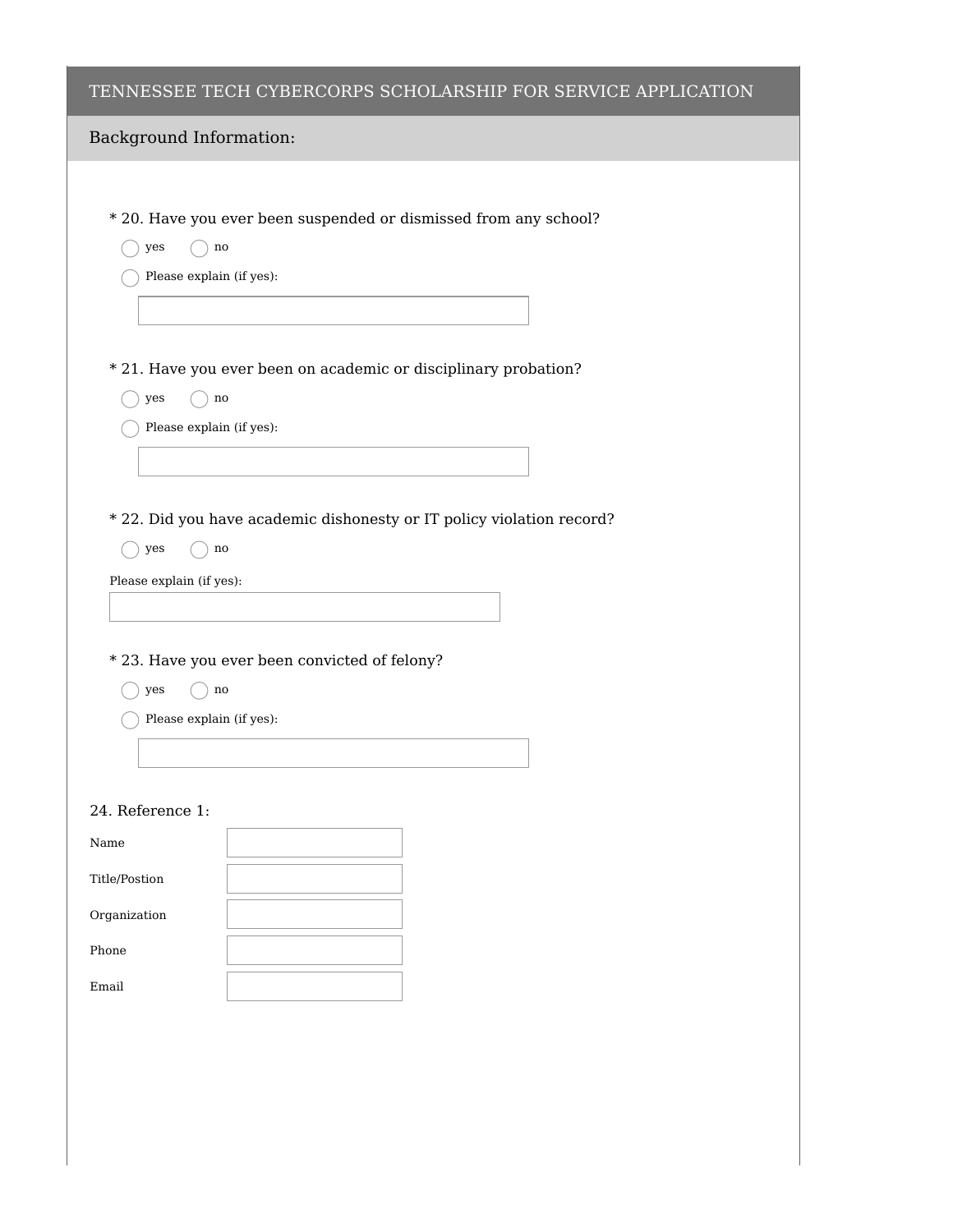# 25. Reference 2:

| Name          |  |
|---------------|--|
| Title/Postion |  |
| Organization  |  |
| Phone         |  |
| Email         |  |

### 26. Reference 3:

| 26. Reference 3: |  |
|------------------|--|
| Name             |  |
| Title/Postion    |  |
| Organization     |  |
| Phone            |  |
| Email            |  |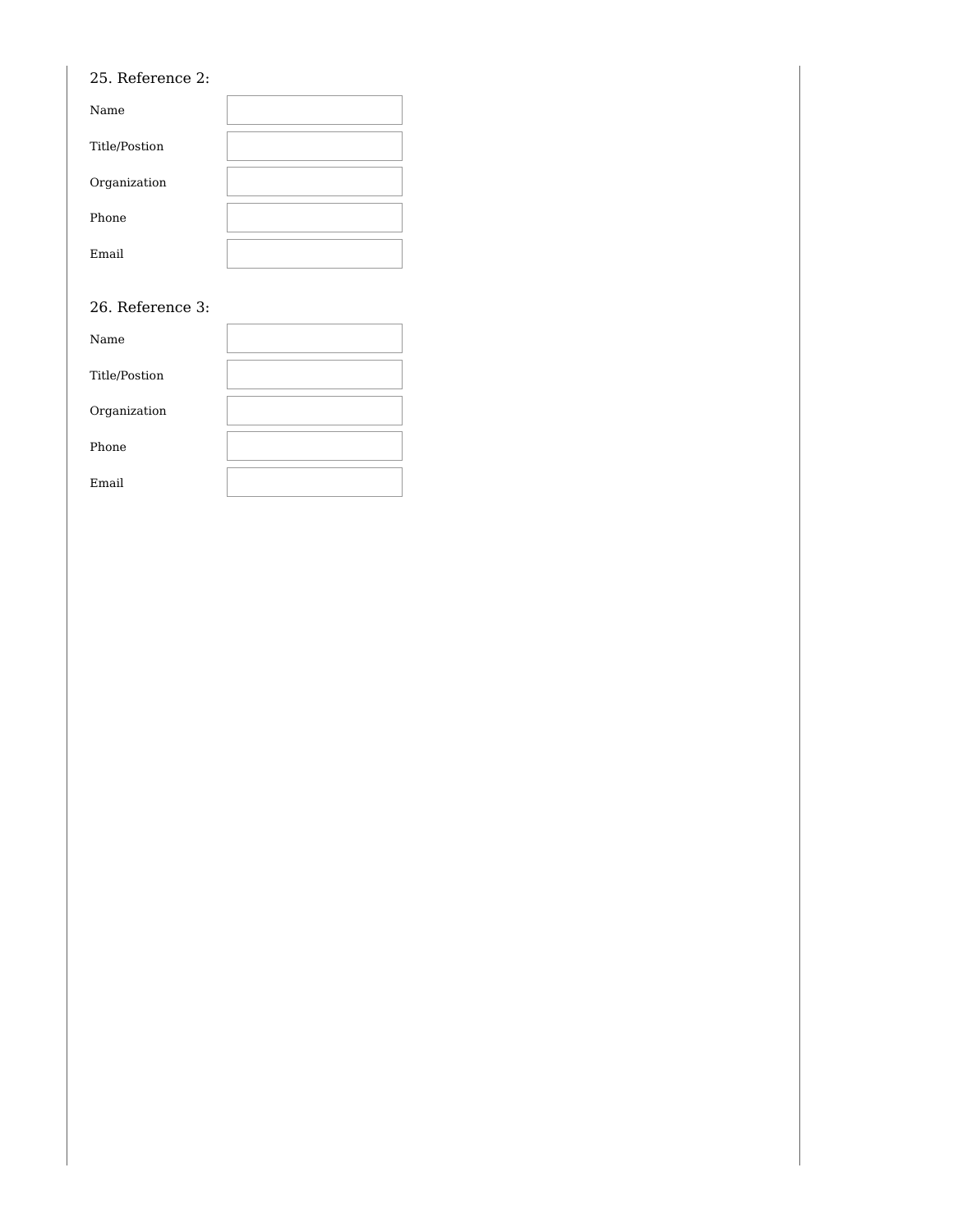#### TENNESSEE TECH CYBERCORPS SCHOLARSHIP FOR SERVICE APPLICATION

### Obligation Acknowledgement and Signature:

#### **Scholars of Tennessee CyberCorps program must satisfy the following program requirements/obligations:**

- Participate in SFS Orientation
- Complete courses in the curriculum with a minimum letter grade of B
- Conduct research under the guidance of a faculty mentor during semester
- Actively participate in CyberEagles club training activities
- Undergo at least one professional certification training
- Participate in at least one security competitions, such as SECCDC, Pen Testing Competition, National Cyber League
- Provide technical training in TTU events, such as TN Aspiration Award, CyberEagles, WiCyS
- Join professional chapters such Middle TN ISSA or Middle TN ISACA
- Serve as a mentor in at least one of these programs: SFS Student Ambassador Program, CyberEagles Mentor Internship Program, and etc.
- Serve in a leadership position (officer) in one of these: CyberEagles, WiCyS Student Chapter, NSBE (National Society of Black Engineers), Society of Women Engineers (SWE), and Association of Computing Machinery (ACM)
- Participate in summer internship/research programs
- Attend at least 2 conferences related to education/research/professional development
- Attend SFS Job Fair, WiCyS Career Fair, virtual SANS Talent Fair
- **After graduation, MUST serve at a federal, state, local, or tribal government organization or national labs in a full-time information assurance position for a period equivalent to the length of the scholarship or one year, whichever is longer.**

\* 27. Please check below to acknowledge, and then print and sign:

I acknowledge the scholar obligations as mentioned above.

I certify that I am a Citizen or Permanent Resident of the United States of America.

I certify that all the information I provided in the application is true and I acknowledge that any false information can result in the loss of a scholarship and required repayment of scholarship funds.

#### \* 28. Your Signature (Initials):